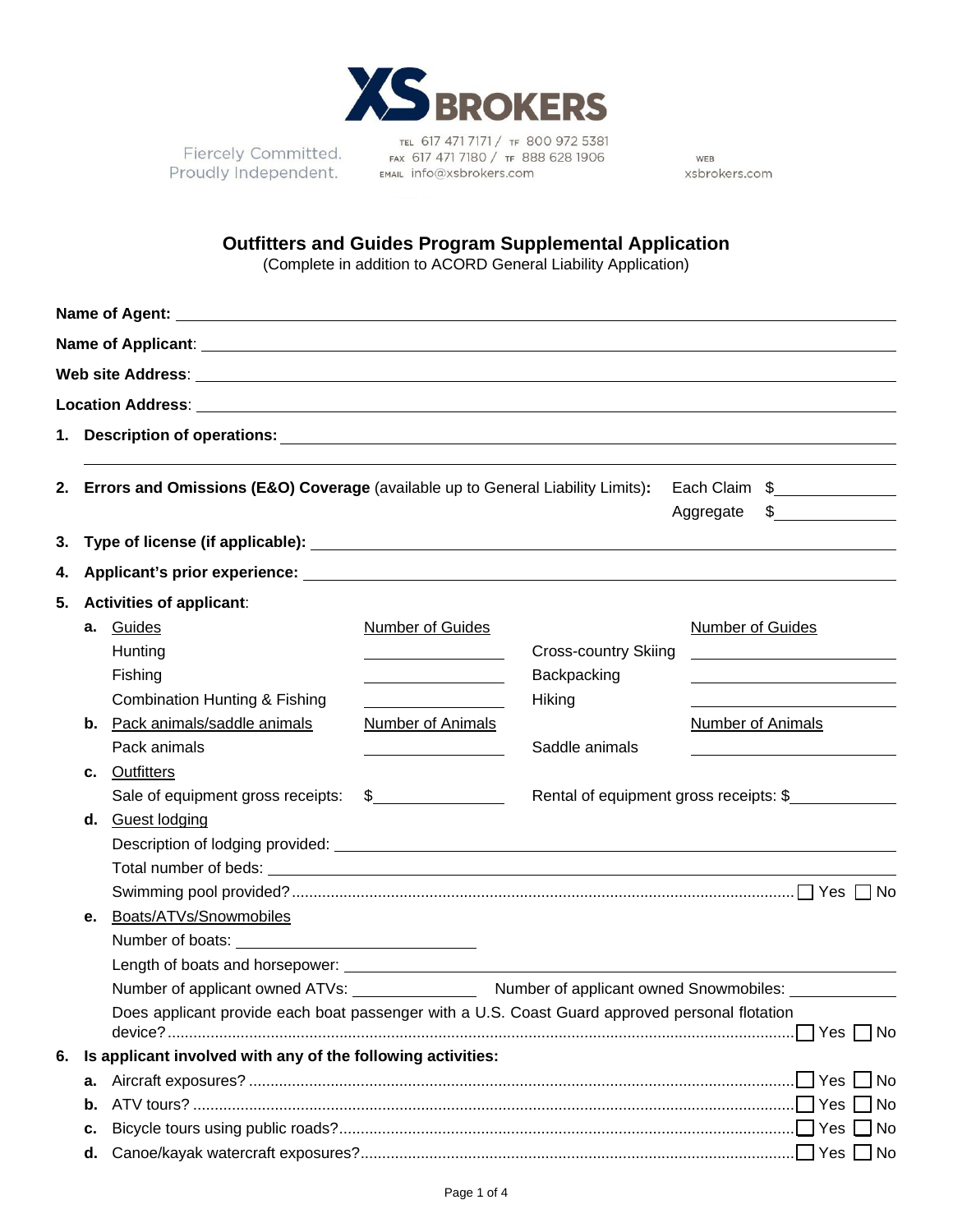| . |  | <b>e.</b> Deep sea fishing? |  |  |  |  |
|---|--|-----------------------------|--|--|--|--|
|---|--|-----------------------------|--|--|--|--|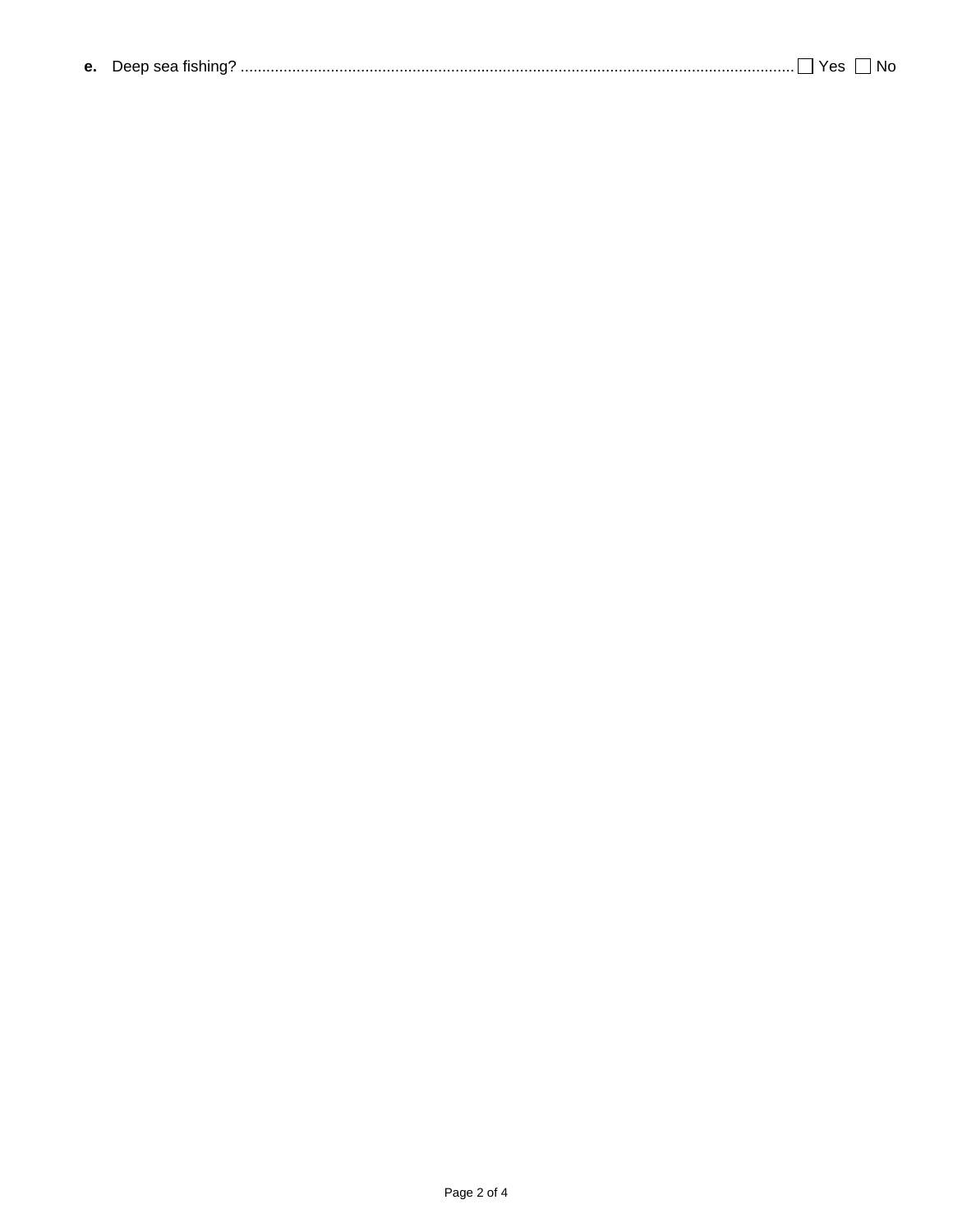|     | f.                                                                                         |                        |
|-----|--------------------------------------------------------------------------------------------|------------------------|
|     | g.                                                                                         |                        |
|     | h.                                                                                         |                        |
|     | i.                                                                                         |                        |
|     | j.                                                                                         |                        |
|     | k.                                                                                         |                        |
|     | I.                                                                                         |                        |
|     | m.                                                                                         |                        |
|     | n.                                                                                         |                        |
|     | О.                                                                                         |                        |
|     | p.                                                                                         |                        |
|     | a.                                                                                         |                        |
| 7.  |                                                                                            |                        |
| 8.  |                                                                                            | If yes, attach sample. |
| 9.  |                                                                                            |                        |
| 10. | Does risk engage in the generation of power, other than emergency back-up power, for their |                        |
|     |                                                                                            |                        |
| 11. |                                                                                            |                        |
|     |                                                                                            |                        |
|     |                                                                                            |                        |

This application does not bind the applicant nor the Company to complete the insurance, but it is agreed that the information contained herein shall be the basis of the contract should a policy be issued.

**FRAUD WARNING:** Any person who knowingly and with intent to defraud any insurance company or other person files an application for insurance or statement of claim containing any materially false information or conceals for the purpose of misleading, information concerning any fact material thereto commits a fraudulent insurance act, which is a crime and subjects such person to criminal and civil penalties. **Not applicable in Nebraska, Oregon and Vermont.**

**NOTICE TO COLORADO APPLICANTS:** It is unlawful to knowingly provide false, incomplete, or misleading facts or information to an insurance company for the purpose of defrauding or attempting to defraud the company. Penalties may include imprisonment, fines, denial of insurance, and civil damages. Any insurance company or agent of an insurance company who knowingly provides false, incomplete, or misleading facts or information to a policy holder or claimant for the purpose of defrauding or attempting to defraud the policy holder or claimant with regard to a settlement or award payable from insurance proceeds shall be reported to the Colorado Division of Insurance within the Department of Regulatory Agencies.

**WARNING TO DISTRICT OF COLUMBIA APPLICANTS:** It is a crime to provide false or misleading information to an insurer for the purpose of defrauding the insurer or any other person. Penalties include imprisonment and/or fines. In addition, an insurer may deny insurance benefits if false information materially related to a claim was provided by the applicant.